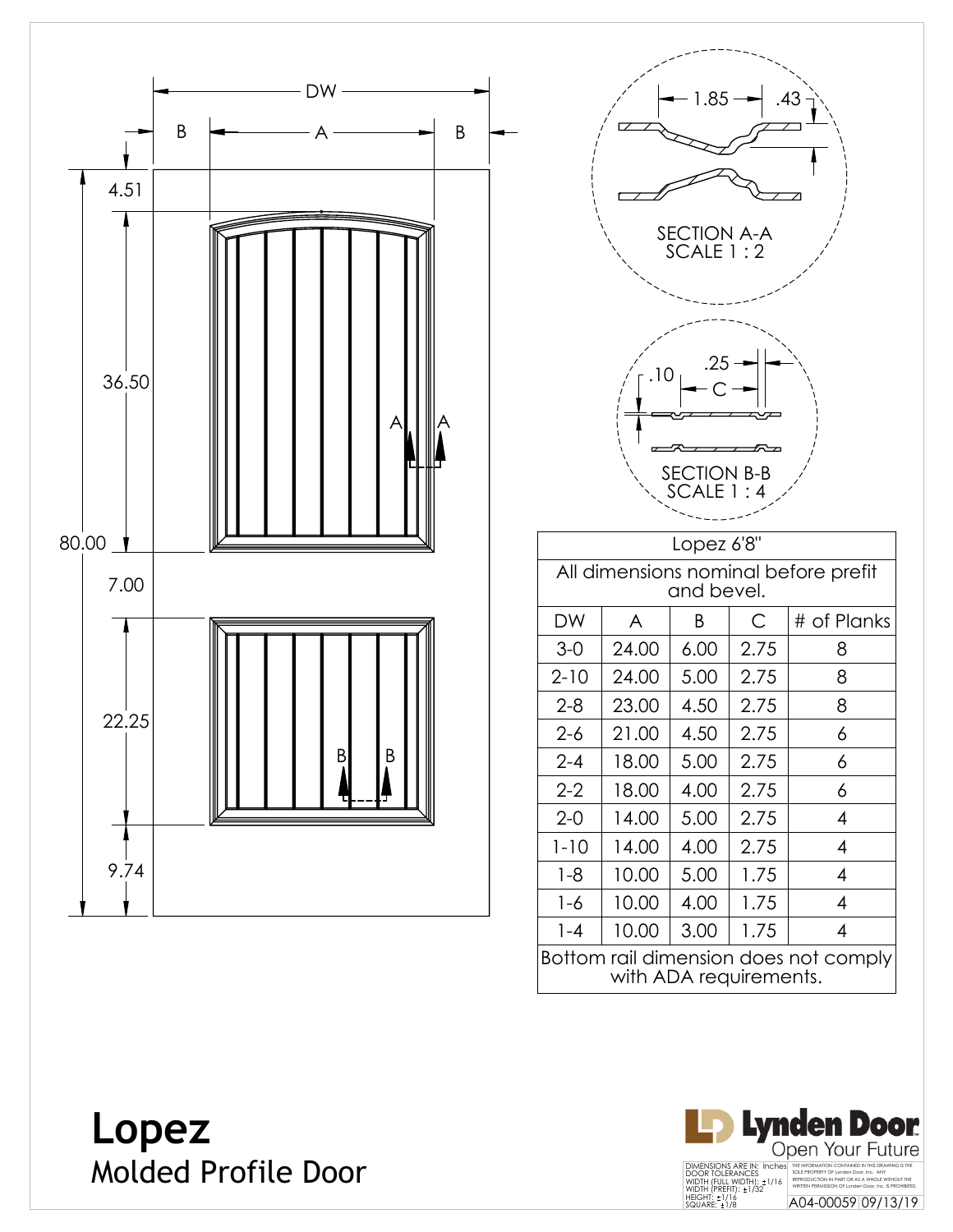





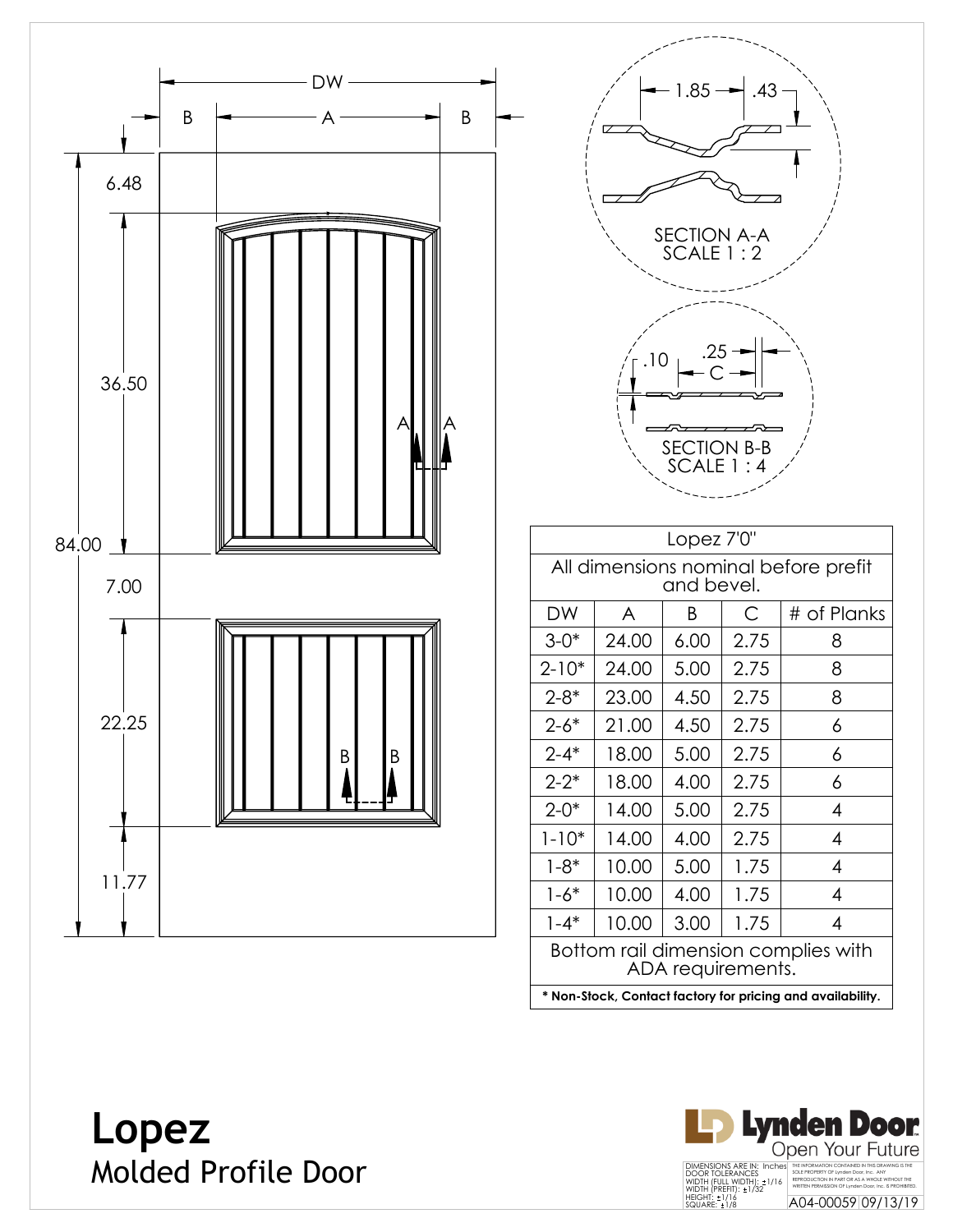



**Lopez** Molded Profile Door

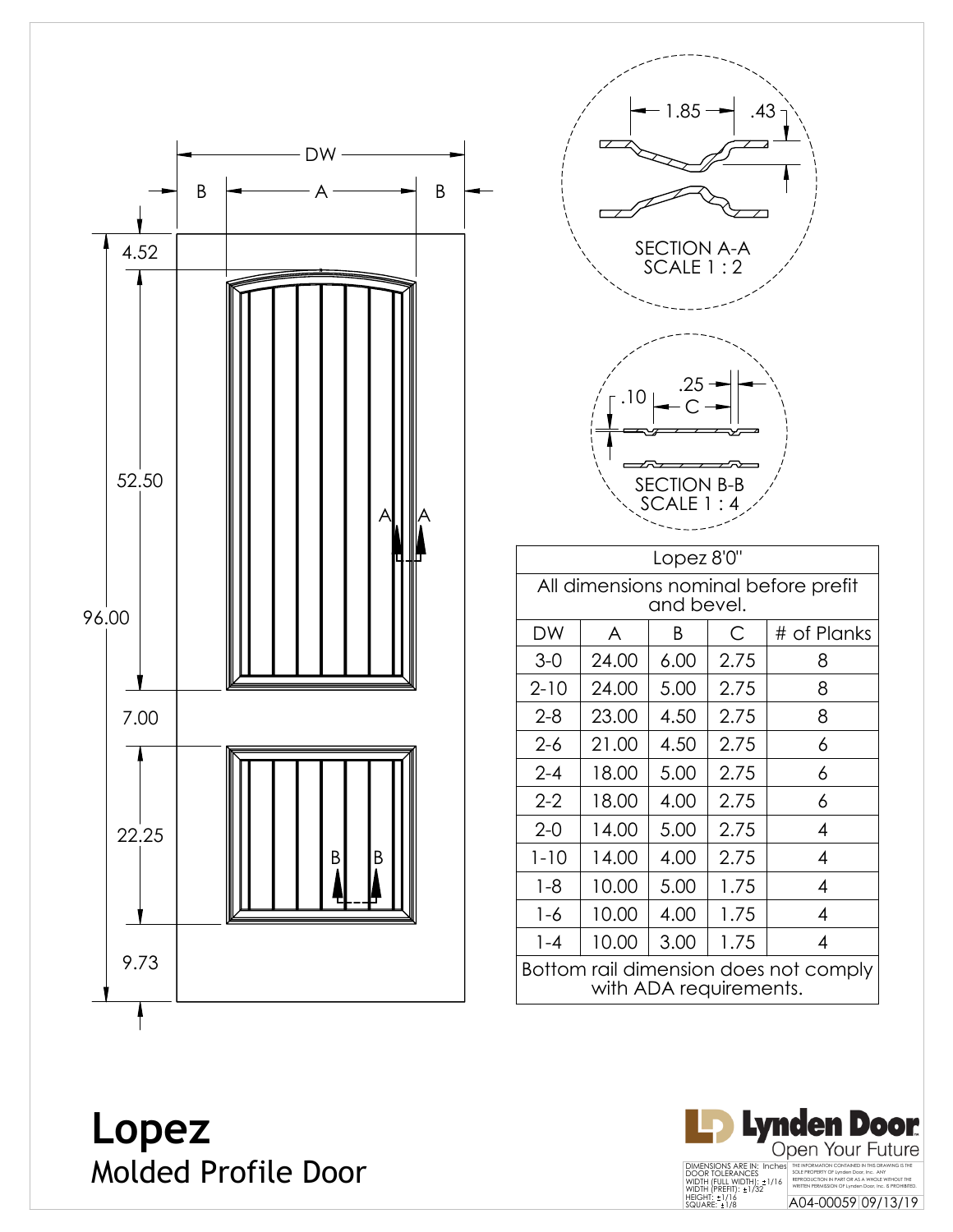

| 1.85<br>.43<br>ঢ়<br>SECTION A-A<br>SCALE 1 : 2<br>25<br>SECTION<br>$B-B$<br>SCALE<br>$\overline{\phantom{a}}$<br>$\cdot$ 4 |       |      |      |      |
|-----------------------------------------------------------------------------------------------------------------------------|-------|------|------|------|
| Lopez Bifold 6'8"                                                                                                           |       |      |      |      |
| ΒF                                                                                                                          | A     | Β    | С    | D    |
| $3-0$                                                                                                                       | 10.00 | 5.50 | 2.25 | 1.75 |
| $2 - 8$                                                                                                                     | 10.00 | 3.50 | 2.25 | 1.75 |
| $2-6$                                                                                                                       | 8.00  | 4.50 | 2.25 | 1.06 |
| $2 - 4$                                                                                                                     | 8.00  | 3.50 | 2.25 | 1.06 |
| 2-0                                                                                                                         | 6.00  | 3.50 | 2.25 | 1.03 |
| Use of heavy duty hardware may<br>require additional undercut. Lynden<br>Door standard is 3/4"                              |       |      |      |      |